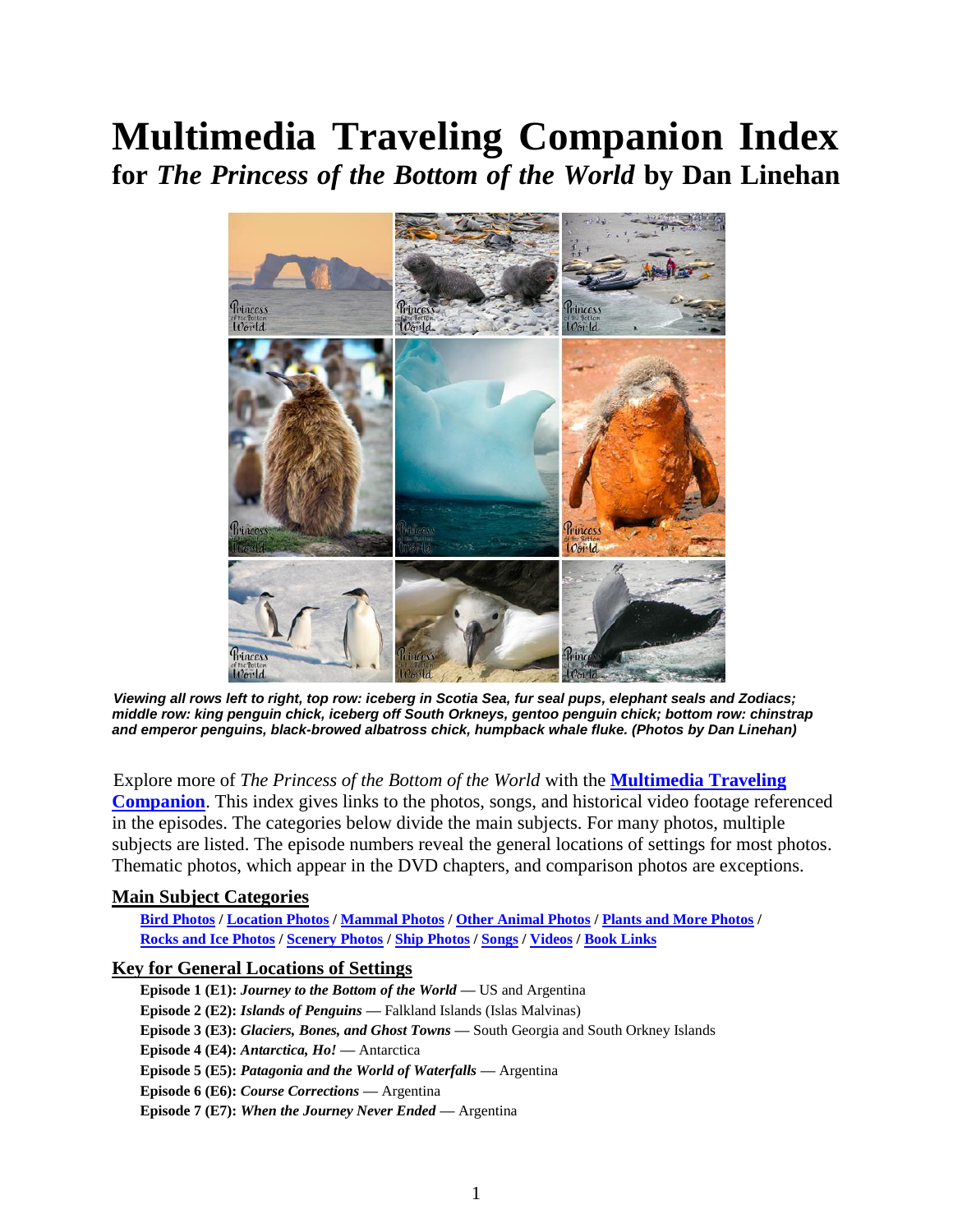#### <span id="page-1-0"></span>**Bird Photos [\[ Back \]](#page-0-0)**

**albatross, black-browed —** E2[: flying,](https://www.dslinehan.com/princess/princess-episode-2/photos.php/#e2-03-albatross-flight) [close-up,](https://www.dslinehan.com/princess/princess-episode-2/photos.php/#e2-28-black-browed) [feeding,](https://www.dslinehan.com/princess/princess-episode-2/photos.php/#e2-29-albatross-feeding) [nesting,](https://www.dslinehan.com/princess/princess-episode-2/photos.php/#e2-31-albatross-chick)  [colony,](https://www.dslinehan.com/princess/princess-episode-2/photos.php/#e2-27-albatross-colony) [chick](https://www.dslinehan.com/princess/princess-episode-2/photos.php/#e2-30-chick-alone)

**albatross, black-footed —** E3: [swimming](https://www.dslinehan.com/princess/princess-episode-3/photos.php/#e3-22-monterey-albatross)

- **albatross, light-mantled sooty —** E3: [nesting](https://www.dslinehan.com/princess/princess-episode-3/photos.php/#e3-31-sootie-albatrosses)
- albatross, wandering E3: [courtship,](https://www.dslinehan.com/princess/princess-episode-3/photos.php/#e3-04-wandering-albatrosses) [marching](https://www.dslinehan.com/princess/princess-episode-3/photos.php/#e3-05-marching-wanderer)
- **caracara, chimango —** E1: [perched](https://www.dslinehan.com/princess/princess-episode-1/photos.php/#e1-10-chimango-caracaras)
- **caracara, striated —** E2[: on cliff,](https://www.dslinehan.com/princess/princess-episode-2/photos.php/#e2-25-caracara-cliff) [gang](https://www.dslinehan.com/princess/princess-episode-2/photos.php/#e2-26-caracara-gang)
- **condor, Andean —** E5[: flying,](https://www.dslinehan.com/princess/princess-episode-5/photos.php/#e5-13-condors-flying) [feeding](https://www.dslinehan.com/princess/princess-episode-5/photos.php/#e5-12-andean-condors)
- **condor, California —** E1: [flying](https://www.dslinehan.com/princess/princess-episode-1/photos.php/#e1-27-condor-flying) / E5[: perched](https://www.dslinehan.com/princess/princess-episode-5/photos.php/#e5-30-california-condor)
- <span id="page-1-1"></span>**cormorant, Brandt's —** E1[: ashore](https://www.dslinehan.com/princess/princess-episode-1/photos.php/#e1-24-monterey-cormorant)
- **gull, western —** E2[: ashore](https://www.dslinehan.com/princess/princess-episode-2/photos.php/#e2-32-western-gull)
- **jay, plush-crested —** E5[: perched](https://www.dslinehan.com/princess/princess-episode-5/photos.php/#e5-26-iguazu-jay)
- **pelican, brown —** E1: [on buoy](https://www.dslinehan.com/princess/princess-episode-1/photos.php/#e1-23-brown-pelican)
- **penguin, Adélie** E3: [chick,](https://www.dslinehan.com/princess/princess-episode-3/photos.php/#e3-34-muddy-penguin) [colony](https://www.dslinehan.com/princess/princess-episode-3/photos.php/#e3-33-adelie-colony) / E4: [on iceberg,](https://www.dslinehan.com/princess/princess-episode-4/photos.php/#e4-11-adelies-leopard) [porpoising,](https://www.dslinehan.com/princess/princess-episode-4/photos.php/#e4-10-porpoising-adelies) [on hut,](https://www.dslinehan.com/princess/princess-episode-4/photos.php/#e4-16-larsen-hut) [rocketing](https://www.dslinehan.com/princess/princess-episode-4/photos.php/#e4-12-adelie-rocket)
- **penguin, chinstrap** E3: [ashore](https://www.dslinehan.com/princess/princess-episode-3/photos.php/#e3-07-chinstrap-macaronis) / E4[: on iceberg,](https://www.dslinehan.com/princess/princess-episode-4/photos.php/#e4-08-emperor-chinstraps) [highway](https://www.dslinehan.com/princess/princess-episode-4/photos.php/#e4-18-penguin-highway) / E7: [chicks and parents](https://www.dslinehan.com/princess/princess-episode-7/photos.php/#e7-20-chinstrap-family)
- **penguin, emperor —**E4: [on iceberg](https://www.dslinehan.com/princess/princess-episode-4/photos.php/#e4-08-emperor-chinstraps)
- **penguin, gentoo** E2: [colony,](https://www.dslinehan.com/princess/princess-episode-4/photos.php/#e4-49-whale-song) [flapping wings,](https://www.dslinehan.com/princess/princess-episode-2/photos.php/#e2-22-gentoo-flapping) [inland,](https://www.dslinehan.com/princess/princess-episode-2/photos.php/#e2-23-penguins-crossing) [feeding](https://www.dslinehan.com/princess/princess-episode-2/photos.php/#e2-21-gentoo-feeding) / E4[: nesting,](https://www.dslinehan.com/princess/princess-episode-4/photos.php/#e4-41-gentoos-ship) [stealing rocks,](https://www.dslinehan.com/princess/princess-episode-4/photos.php/#e4-26-stealing-rocks) colony, [by skeleton,](https://www.dslinehan.com/princess/princess-episode-4/photos.php/#e4-30-whale-bones) by [skulls,](https://www.dslinehan.com/princess/princess-episode-4/photos.php/#e4-29-blue-whales) [in bones,](https://www.dslinehan.com/princess/princess-episode-4/photos.php/#e4-31-shelter-bones) [panting](https://www.dslinehan.com/princess/princess-episode-4/photos.php/#e4-28-chick-panting)

Princess

of the Bottom

- **penguin, king** E2: [visitor](https://www.dslinehan.com/princess/princess-episode-2/photos.php/#e2-20-king-gentoos) / E3[: inland,](https://www.dslinehan.com/princess/princess-episode-3/photos.php/#e3-37-caribou-penguins) [by meltwater,](https://www.dslinehan.com/princess/princess-episode-3/photos.php/#e3-26-king-meltwater) [colony,](https://www.dslinehan.com/princess/princess-episode-3/photos.php/#e3-24-king-colony) [by glacier,](https://www.dslinehan.com/princess/princess-episode-3/photos.php/#e3-27-on-glacier) [ashore,](https://www.dslinehan.com/princess/princess-episode-3/photos.php/#e3-30-elephants-zodiacs) [oakum boy](https://www.dslinehan.com/princess/princess-episode-3/photos.php/#e3-25-oakum-boy)
- **penguin, macaroni —** E3: [ashore,](https://www.dslinehan.com/princess/princess-episode-3/photos.php/#e3-07-chinstrap-macaronis) [on path](https://www.dslinehan.com/princess/princess-episode-3/photos.php/#e3-06-macaroni-penguins)
- **penguin, Magellanic —** E2: [in burrow,](https://www.dslinehan.com/princess/princess-episode-2/photos.php/#e2-17-magellanics-burrow) [ashore,](https://www.dslinehan.com/princess/princess-episode-2/photos.php/#e2-19-magellanics-beach) [hiding,](https://www.dslinehan.com/princess/princess-episode-2/photos.php/#e2-07-penguin-tussac) [chick](https://www.dslinehan.com/princess/princess-episode-2/photos.php/#e2-18-magellanic-chick)
- **penguin, rockhopper** E2: <u>on rock, [porpoising,](https://www.dslinehan.com/princess/princess-episode-2/photos.php/#e2-10-porpoising-rockhoppers) [hopping,](https://www.dslinehan.com/princess/princess-episode-2/photos.php/#e2-08-rockhopper-hopping) chicks</u>, [on path,](https://www.dslinehan.com/princess/princess-episode-2/photos.php/#e2-14-skua-rockhoppers) [in kelp](https://www.dslinehan.com/princess/princess-episode-2/photos.php/#e2-11-rockhoppers-kelp)
- **petrel, cape E3: [flying](https://www.dslinehan.com/princess/princess-episode-3/photos.php/#e3-32-risting-calving) / E4[: flock](https://www.dslinehan.com/princess/princess-episode-4/photos.php/#e4-46-pintado-flock)**
- **petrel, southern giant —** E1: [flying](https://www.dslinehan.com/princess/princess-episode-1/photos.php/#e1-13-beagle-channel)
- **shag, Antarctic —**E4: [pair](https://www.dslinehan.com/princess/princess-episode-4/photos.php/#e4-13-antarctic-shag)
- **sheathbill, snowy —**E4: [perched](https://www.dslinehan.com/princess/princess-episode-4/photos.php/#e4-14-snowy-sheathbill)
- skua, Antarctic E4: [chick,](https://www.dslinehan.com/princess/princess-episode-4/photos.php/#e4-19-skua-chick) [pair](https://www.dslinehan.com/princess/princess-episode-4/photos.php/#e4-27-skua-pair)
- skua, brown E2: [spread wings,](https://www.dslinehan.com/princess/princess-episode-2/photos.php/#e2-13-skua-wingspan) [blocking path](https://www.dslinehan.com/princess/princess-episode-2/photos.php/#e2-14-skua-rockhoppers)
- **toucan, toco —**E5[: perched](https://www.dslinehan.com/princess/princess-episode-5/photos.php/#e5-17-iguazu-toucan)

## <span id="page-1-2"></span>**Location Photos [\[ Back \]](#page-0-0)**

**Beagle Channel, Argentina —** E1[: in distance,](https://www.dslinehan.com/princess/princess-episode-1/photos.php/#e1-06-ushuaia-mountaintop) [sunset,](https://www.dslinehan.com/princess/princess-episode-1/photos.php/#e1-01-beagle-sunset) [rainbow](https://www.dslinehan.com/princess/princess-episode-1/photos.php/#e1-18-ushuaia-rainbow) **/** E6[: storm](https://www.dslinehan.com/princess/princess-episode-6/photos.php/#e6-22-ushuaia-flight)

- **Costanera Sur Ecological Reserve, Argentina —** E7: [promenade](https://www.dslinehan.com/princess/princess-episode-7/photos.php/#e7-10-costanera-sur)
- **Deception Island, Antarctica —** E4: [Baily Head,](https://www.dslinehan.com/princess/princess-episode-4/photos.php/#e4-48-adele-deception) [Whalers Bay,](https://www.dslinehan.com/princess/princess-episode-4/photos.php/#e4-20-radar-bay) [Neptune's Window,](https://www.dslinehan.com/princess/princess-episode-4/photos.php/#e4-23-boat-volcano) [steam,](https://www.dslinehan.com/princess/princess-episode-4/photos.php/#e4-21-deception-steam) [volcanic caldera](https://www.dslinehan.com/princess/princess-episode-4/photos.php/#e4-44-neptunes-window) **/** E5: [Neptune's Bellows](https://www.dslinehan.com/princess/princess-episode-5/photos.php/#e5-29-neptunes-bellows)
- **Fortuna Bay, South Georgia —** E3: [panoramic](https://www.dslinehan.com/princess/princess-episode-3/photos.php/#e3-23-glacial-flour)
- **Grytviken, South Georgia —** E3: [panoramic](https://www.dslinehan.com/princess/princess-episode-3/photos.php/#e3-21-grytviken-below)
- **Iguazú Falls, Argentina —** E5[: jungle,](https://www.dslinehan.com/princess/princess-episode-5/photos.php/#e5-14-iguazu-falls) [Devil's Throat,](https://www.dslinehan.com/princess/princess-episode-5/photos.php/#e5-15-devils-throat) [sightseeing boat](https://www.dslinehan.com/princess/princess-episode-5/photos.php/#e5-16-waterfall-boat)
- La Plata, Argentina E7[: tormenta \(storm\),](https://www.dslinehan.com/princess/princess-episode-7/photos.php/#e7-16-plata-tormenta) [emergency water,](https://www.dslinehan.com/princess/princess-episode-7/photos.php/#e7-17-emergency-water) [cartoneros \(cardboard people\)](https://www.dslinehan.com/princess/princess-episode-7/photos.php/#e7-02-cartonero-wagon)
- Lago Fagnano, Argentina E5: [lake](https://www.dslinehan.com/princess/princess-episode-5/photos.php/#e5-02-lake-fagnano)
- **Le Cloche Summit, Argentina —** E1: [mountain](https://www.dslinehan.com/princess/princess-episode-1/photos.php/#e1-06-ushuaia-mountaintop)
- **Mount Olivia and Los Cinco Hermanos, Argentina —** E1: [mountains](https://www.dslinehan.com/princess/princess-episode-1/photos.php/#e1-14-olivia-hermanos) **/** E3[: mountains](https://www.dslinehan.com/princess/princess-episode-3/photos.php/#e3-29-hotel-mountains)
- **Neko Harbour, Antarctica —** E4: [shirtless](https://www.dslinehan.com/princess/princess-episode-4/photos.php/#e4-42-shirtless-antarctica)
- **Petermann Island, Antarctica —** E4[: sunset](https://www.dslinehan.com/princess/princess-episode-4/photos.php/#e4-40-petermann-sunset)
- **Puerto Ushuaia, Argentina** E1: [wharf,](https://www.dslinehan.com/princess/princess-episode-6/photos.php/#e6-05-ushuaia-wharf) [port](https://www.dslinehan.com/princess/princess-episode-1/photos.php/#e1-12-ushuaia-port) / E6: [security gate,](https://www.dslinehan.com/princess/princess-episode-6/photos.php/#e6-02-guarded-port) [stakeout,](https://www.dslinehan.com/princess/princess-episode-6/photos.php/#e6-01-puerto-ushuaia) [ships arrive,](https://www.dslinehan.com/princess/princess-episode-6/photos.php/#e6-07-ships-ushuaia) wharf, [guard force,](https://www.dslinehan.com/princess/princess-episode-6/photos.php/#e6-09-argentine-security) [evacuees,](https://www.dslinehan.com/princess/princess-episode-6/photos.php/#e6-08-security-gate) [port](https://www.dslinehan.com/princess/princess-episode-6/photos.php/#e6-25-flight-port)
- **St. Andrews Bay, South Georgia —** E3[: panoramic](https://www.dslinehan.com/princess/princess-episode-3/photos.php/#e3-02-backpack-gloves)
- **Steeple Jason, Falklands —** E2: [peak](https://www.dslinehan.com/princess/princess-episode-2/photos.php/#e2-05-steeple-jason)
- Una's Tits, Antarctica E4: [twin peaks](https://www.dslinehan.com/princess/princess-episode-4/photos.php/#e4-39-unas-tits)
- **Ushuaia, Argentina —** E1: [Ushuaia Bay,](https://www.dslinehan.com/princess/princess-episode-1/photos.php/#e1-06-ushuaia-mountaintop) [harbor](https://www.dslinehan.com/princess/princess-episode-1/photos.php/#e1-05-ushuaia-harbor) / E6: [Golondrina Bay,](https://www.dslinehan.com/princess/princess-episode-6/photos.php/#e6-13-golondrina-bay) [city](https://www.dslinehan.com/princess/princess-episode-6/photos.php/#e6-24-aerial-ushuaia)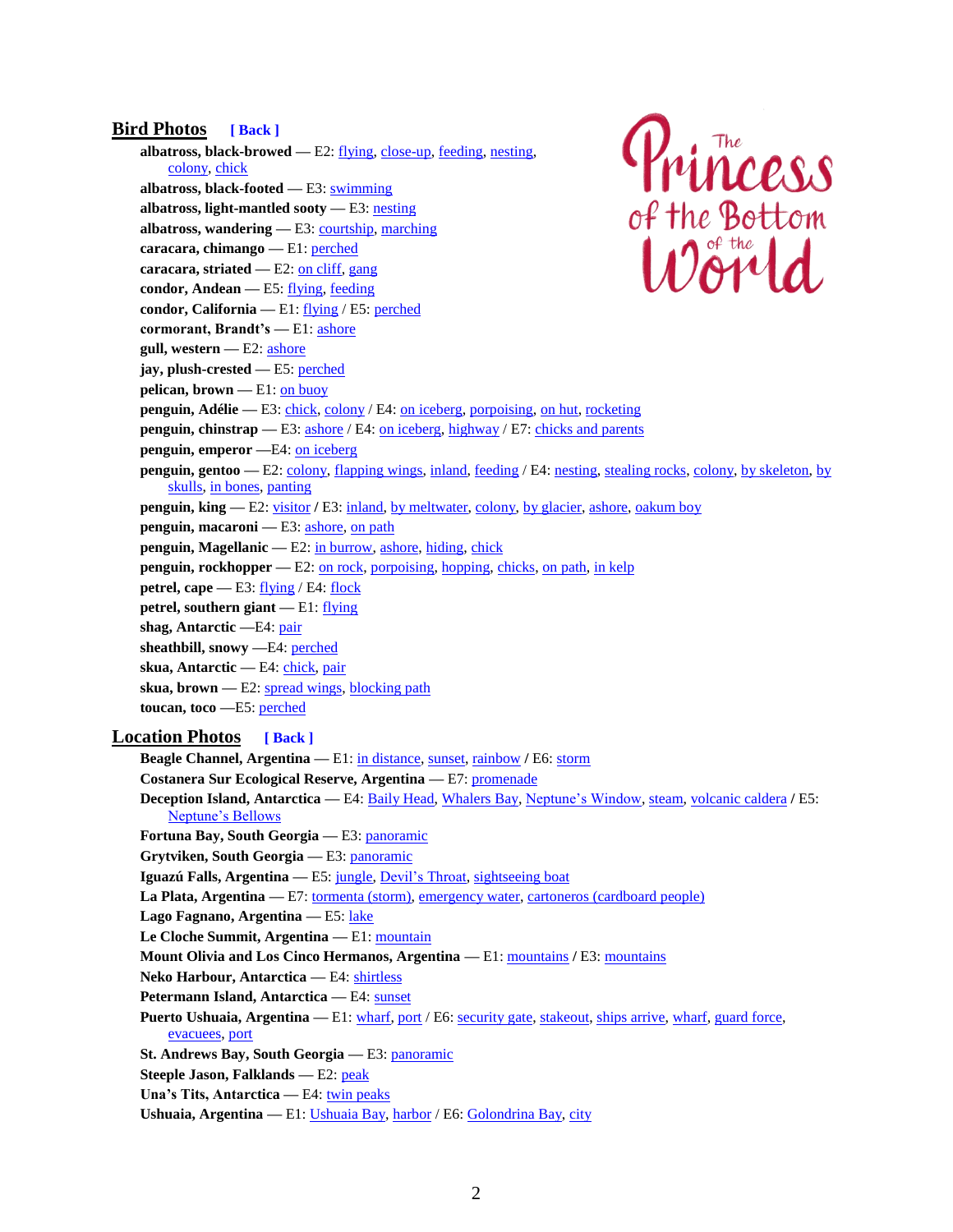## **Mammal Photos [\[ Back \]](#page-0-0)**

<span id="page-2-0"></span>**agouti, Azara's —** E5[: rodent](https://www.dslinehan.com/princess/princess-episode-5/photos.php/#e5-27-iguazu-agouti) **capuchin, black—** E5: [monkey](https://www.dslinehan.com/princess/princess-episode-5/photos.php/#e5-25-iguazu-monkey) **caribou —** E3: [herd](https://www.dslinehan.com/princess/princess-episode-3/photos.php/#e3-37-caribou-penguins) **coatimundi, South American —** E5[: pup](https://www.dslinehan.com/princess/princess-episode-5/photos.php/#e5-18-coatimundi-pup) **dog —** E1[: biting car](https://www.dslinehan.com/princess/princess-episode-1/photos.php/#e1-07-ushuaia-dog) **dolphin, Pacific white-sided —** E1: [porpoising](https://www.dslinehan.com/princess/princess-episode-1/photos.php/#e1-25-monterey-dolphin) **fox, Andean —** E1: [prowling](https://www.dslinehan.com/princess/princess-episode-1/photos.php/#e1-08-fox-zorro) **guanaco —** E5[: herd](https://www.dslinehan.com/princess/princess-episode-5/photos.php/#e5-03-tierra-guanacos) **lamb —** E5[: wool](https://www.dslinehan.com/princess/princess-episode-5/photos.php/#e5-04-lambs-wool) **sea lion, California —** E1[: colony](https://www.dslinehan.com/princess/princess-episode-1/photos.php/#e1-29-sea-lions) sea otter, southern - E1: [swimming](https://www.dslinehan.com/princess/princess-episode-1/photos.php/#e1-22-sea-otters) seal, crabeater — E4: [on iceberg,](https://www.dslinehan.com/princess/princess-episode-4/photos.php/#e4-36-crabeater-iceberg) [teeth](https://www.dslinehan.com/princess/princess-episode-4/photos.php/#e4-37-crabeater-teeth) seal, elephant - E3[: weaner,](https://www.dslinehan.com/princess/princess-episode-3/photos.php/#e3-12-elephant-weaner) [shedding,](https://www.dslinehan.com/princess/princess-episode-3/photos.php/#e3-13-elephant-shedding) [subadult,](https://www.dslinehan.com/princess/princess-episode-3/photos.php/#e3-14-elephant-subadult) [ashore,](https://www.dslinehan.com/princess/princess-episode-3/photos.php/#e3-30-elephants-zodiacs) [blob,](https://www.dslinehan.com/princess/princess-episode-3/photos.php/#e3-15-elephant-seal) [fighting](https://www.dslinehan.com/princess/princess-episode-3/photos.php/#e3-35-elephant-seals) **seal, fur —** E3[: pups,](https://www.dslinehan.com/princess/princess-episode-3/photos.php/#e3-03-seal-pups) [blond,](https://www.dslinehan.com/princess/princess-episode-3/photos.php/#e3-08-blond-seal) [entanglement,](https://www.dslinehan.com/princess/princess-episode-3/photos.php/#e3-09-net-seal) [inland](https://www.dslinehan.com/princess/princess-episode-3/photos.php/#e3-37-caribou-penguins) **seal, harbor —** E1[: ashore](https://www.dslinehan.com/princess/princess-episode-1/photos.php/#e1-21-harbor-seals) seal, leopard — E4: [on iceberg,](https://www.dslinehan.com/princess/princess-episode-4/photos.php/#e4-11-adelies-leopard) [close-up](https://www.dslinehan.com/princess/princess-episode-4/photos.php/#e4-25-leopard-seal) **seal, Weddell —** E4[: ashore,](https://www.dslinehan.com/princess/princess-episode-4/photos.php/#e4-15-weddell-seal) [teeth](https://www.dslinehan.com/princess/princess-episode-4/photos.php/#e4-38-weddell-teeth) whale bones - E3: [vertebra,](https://www.dslinehan.com/princess/princess-episode-3/photos.php/#e3-17-whale-vertebra) [skull](https://www.dslinehan.com/princess/princess-episode-3/photos.php/#e3-16-whale-skull) / E4[: skeleton,](https://www.dslinehan.com/princess/princess-episode-4/photos.php/#e4-30-whale-bones) [skulls,](https://www.dslinehan.com/princess/princess-episode-4/photos.php/#e4-29-blue-whales) [nest](https://www.dslinehan.com/princess/princess-episode-4/photos.php/#e4-31-shelter-bones) **whale, humpback —** E1[: breaching](https://www.dslinehan.com/princess/princess-episode-1/photos.php/#e1-26-humpback-breach) / E4: [fluke](https://www.dslinehan.com/princess/princess-episode-4/photos.php/#e4-45-humpback-fluke)



#### <span id="page-2-1"></span>**Other Animal Photos [\[ Back \]](#page-0-0)**

**butterflies —** E5[: drinking](https://www.dslinehan.com/princess/princess-episode-5/photos.php/#e5-21-iguazu-butterflies) **caiman, Broad-snouted —** E5[: not alligator](https://www.dslinehan.com/princess/princess-episode-5/photos.php/#e5-28-caiman-pesos) **caterpillars —** E5: [rolling swarm](https://www.dslinehan.com/princess/princess-episode-5/photos.php/#e5-22-rolling-swarm) **krill —** E4: [at Antarctic base](https://www.dslinehan.com/princess/princess-episode-4/photos.php/#e4-34-antarctic-krill) **tegu, Argentine black-and-white —** E5: [lizard](https://www.dslinehan.com/princess/princess-episode-5/photos.php/#e5-19-iguazu-lizard)

#### <span id="page-2-2"></span>**Plant and More Photos [\[ Back \]](#page-0-0)**

**beech, lenga —** E5[: tree](https://www.dslinehan.com/princess/princess-episode-5/photos.php/#e5-06-tree-leaves) **calafate —** E3[: berries](https://www.dslinehan.com/princess/princess-episode-3/photos.php/#e3-39-calafate-berries) **/** E5[: bush](https://www.dslinehan.com/princess/princess-episode-5/photos.php/#e5-01-calafate-bush) **cushion plant —** E2[: plant](https://www.dslinehan.com/princess/princess-episode-2/photos.php/#e2-16-cushion-plant) **diddle-dee —** E2: [plant](https://www.dslinehan.com/princess/princess-episode-2/photos.php/#e2-16-cushion-plant) **grass, tussac —** E2[: very tall](https://www.dslinehan.com/princess/princess-episode-2/photos.php/#e2-07-penguin-tussac) **/** E3: [inland,](https://www.dslinehan.com/princess/princess-episode-3/photos.php/#e3-12-elephant-weaner) [nesting ground,](https://www.dslinehan.com/princess/princess-episode-3/photos.php/#e3-04-wandering-albatrosses) [ground cover,](https://www.dslinehan.com/princess/princess-episode-3/photos.php/#e3-05-marching-wanderer) [coastal,](https://www.dslinehan.com/princess/princess-episode-3/photos.php/#e3-09-net-seal) [hillside](https://www.dslinehan.com/princess/princess-episode-3/photos.php/#e3-31-sootie-albatrosses) **hanging lobster claw —** E5[: plant](https://www.dslinehan.com/princess/princess-episode-5/photos.php/#e5-20-jungle-plants) **ice plant —** E1[: plant](https://www.dslinehan.com/princess/princess-episode-1/photos.php/#e1-21-harbor-seals) **/** E2[: plant](https://www.dslinehan.com/princess/princess-episode-2/photos.php/#e2-32-western-gull) **kelp, giant —** E1[: algae](https://www.dslinehan.com/princess/princess-episode-1/photos.php/#e1-22-sea-otters) **/** E3[: algae](https://www.dslinehan.com/princess/princess-episode-3/photos.php/#e3-41-giant-kelp) **kelp, New Zealand bull —** E2: [algae](https://www.dslinehan.com/princess/princess-episode-2/photos.php/#e2-11-rockhoppers-kelp) mate — E5: [tree](https://www.dslinehan.com/princess/princess-episode-5/photos.php/#e5-31-mate-trees) **old man's beard —** E5: [lichen](https://www.dslinehan.com/princess/princess-episode-5/photos.php/#e5-05-beard-lichen) **orchid, yellow ground —** E2[: plant](https://www.dslinehan.com/princess/princess-episode-2/photos.php/#e2-04-yellow-orchid) **pan del indio —** E5[: fungus](https://www.dslinehan.com/princess/princess-episode-5/photos.php/#e5-07-pan-indio) **plantain** — E5[: tree](https://www.dslinehan.com/princess/princess-episode-5/photos.php/#e5-23-banana-tree) **redwood, coast —** E1[: tree](https://www.dslinehan.com/princess/princess-episode-1/photos.php/#e1-09-coast-redwood) **seaweed —** E2: [algae](https://www.dslinehan.com/princess/princess-episode-2/photos.php/#e2-15-rock-seaweed) vine — E5[: swinging](https://www.dslinehan.com/princess/princess-episode-5/photos.php/#e5-24-dan-vine)

#### **Rock and Ice Photos [\[ Back \]](#page-0-0)**

**glacial feature —** E2[: ice crystals](https://www.dslinehan.com/princess/princess-episode-2/photos.php/#e2-24-ice-crystals) **/** E3: [calving,](https://www.dslinehan.com/princess/princess-episode-3/photos.php/#e3-32-risting-calving) [glacial flour,](https://www.dslinehan.com/princess/princess-episode-3/photos.php/#e3-23-glacial-flour) [moraine, meltwater](https://www.dslinehan.com/princess/princess-episode-3/photos.php/#e3-27-on-glacier) / E4[: crevasses](https://www.dslinehan.com/princess/princess-episode-4/photos.php/#e4-43-neko-crevasses) / E5[: blue ice,](https://www.dslinehan.com/princess/princess-episode-5/photos.php/#e5-10-ice-dam) [ice](https://www.dslinehan.com/princess/princess-episode-5/photos.php/#e5-11-calving-splash)  [dam,](https://www.dslinehan.com/princess/princess-episode-5/photos.php/#e5-11-calving-splash) [calving](https://www.dslinehan.com/princess/princess-episode-5/photos.php/#e5-09-perito-calving) / E6: [meltwater lake,](https://www.dslinehan.com/princess/princess-episode-6/photos.php/#e6-23-flight-glacier) [ice cave,](https://www.dslinehan.com/princess/princess-episode-6/photos.php/#e6-27-vinciguerra-collapse) [subsurface melting,](https://www.dslinehan.com/princess/princess-episode-6/photos.php/#e6-31-vinciguerra-melting) [crevasse,](https://www.dslinehan.com/princess/princess-episode-6/photos.php/#e6-28-straddling-crevasse) [glacial table](https://www.dslinehan.com/princess/princess-episode-6/photos.php/#e6-29-glacier-table)

**glacier —** E3: [Risting Glacier,](https://www.dslinehan.com/princess/princess-episode-3/photos.php/#e3-32-risting-calving) [Cook Glacier,](https://www.dslinehan.com/princess/princess-episode-3/photos.php/#e3-02-backpack-gloves) [Heaney Glacier](https://www.dslinehan.com/princess/princess-episode-3/photos.php/#e3-27-on-glacier) / E4[: Danco Coast](https://www.dslinehan.com/princess/princess-episode-4/photos.php/#e4-49-whale-song) / E5[: Perito Moreno Glacier](https://www.dslinehan.com/princess/princess-episode-5/photos.php/#e5-08-sightseeing-boat) / E6: [Vinciguerra Glacier](https://www.dslinehan.com/princess/princess-episode-6/photos.php/#e6-30-vinciguerra-glacier)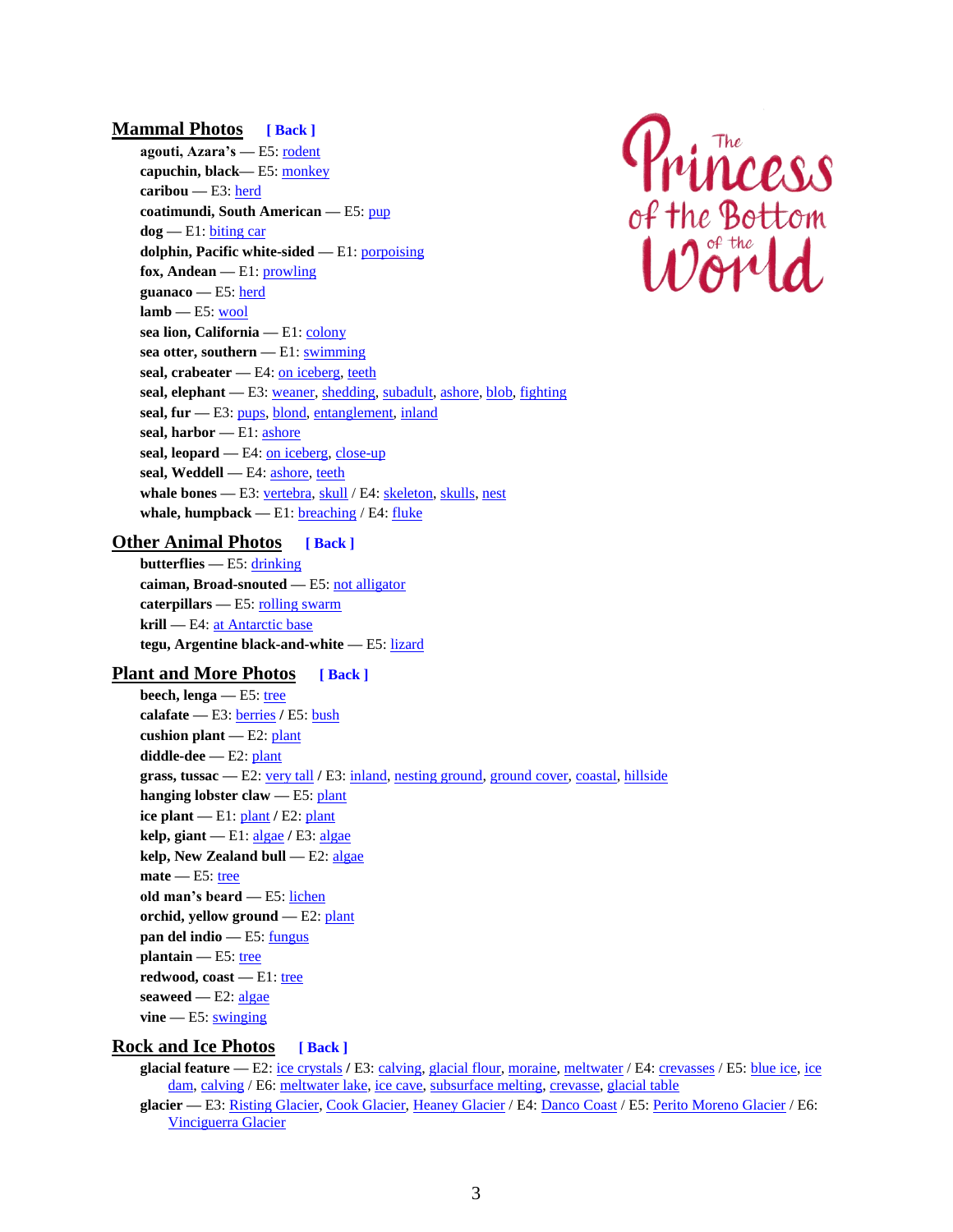**iceberg** — E3[: eagle-shaped](https://www.dslinehan.com/princess/princess-episode-3/photos.php/#e3-36-eagle-iceberg) / E4: [behind ship,](https://www.dslinehan.com/princess/princess-episode-4/photos.php/#e4-41-gentoos-ship) [tabular,](https://www.dslinehan.com/princess/princess-episode-4/photos.php/#e4-01-tabular-icebergs) [radar of icebergs,](https://www.dslinehan.com/princess/princess-episode-4/photos.php/#e4-02-radar-icebergs) [surrounded by icebergs,](https://www.dslinehan.com/princess/princess-episode-4/photos.php/#e4-04-bow-icebergs) [hitting iceberg,](https://www.dslinehan.com/princess/princess-episode-4/photos.php/#e4-05-hitting-iceberg) [overboard,](https://www.dslinehan.com/princess/princess-episode-4/photos.php/#e4-07-life-preserver) [resting place,](https://www.dslinehan.com/princess/princess-episode-4/photos.php/#e4-36-crabeater-iceberg) [archway,](https://www.dslinehan.com/princess/princess-episode-4/photos.php/#e4-09-iceberg-sunset) [melting](https://www.dslinehan.com/princess/princess-episode-4/photos.php/#e4-24-melting-iceberg) / E7: [blue ice](https://www.dslinehan.com/princess/princess-episode-7/photos.php/#e7-19-blue-icebergs)

rock — E2: [rock layers](https://www.dslinehan.com/princess/princess-episode-2/photos.php/#e2-15-rock-seaweed) / E3: [scree](https://www.dslinehan.com/princess/princess-episode-3/photos.php/#e3-28-shadow-scree) / E4[: volcanic rocks](https://www.dslinehan.com/princess/princess-episode-4/photos.php/#e4-17-rocks-snow)

## <span id="page-3-0"></span>**Scenery Photos [\[ Back \]](#page-0-0)**

**Aero Club Ushuaia —** E6: [hangar,](https://www.dslinehan.com/princess/princess-episode-6/photos.php/#e6-18-aeroclub-ushuaia) [Piper Cherokee,](https://www.dslinehan.com/princess/princess-episode-6/photos.php/#e6-19-piper-ushuaia) [takeoff,](https://www.dslinehan.com/princess/princess-episode-6/photos.php/#e6-20-piper-takeoff) [banking](https://www.dslinehan.com/princess/princess-episode-6/photos.php/#e6-21-piper-flying) **Aeropuerto Internacional de Ushuaia —** E6[: runways,](https://www.dslinehan.com/princess/princess-episode-6/photos.php/#e6-26-flight-landing) [airport,](https://www.dslinehan.com/princess/princess-episode-6/photos.php/#e6-32-ushuaia-airport) [terminal](https://www.dslinehan.com/princess/princess-episode-6/photos.php/#e6-33-ushuaia-terminal)

artwork — E1: [tango,](https://www.dslinehan.com/princess/princess-episode-1/photos.php/#e1-02-argentine-tango) [liberty,](https://www.dslinehan.com/princess/princess-episode-1/photos.php/#e1-04-ushuaia-airport) [mermaid](https://www.dslinehan.com/princess/princess-episode-1/photos.php/#e1-19-museum-mermaid) / E7: Mothers and Grandmothers of the [Plaza de Mayo](https://www.dslinehan.com/princess/princess-episode-7/photos.php/#e7-08-abuelas-disappeared)

**Casa Rosada —** E7[: presidential palace](https://www.dslinehan.com/princess/princess-episode-7/photos.php/#e7-07-casa-rosada)

- <span id="page-3-1"></span>food — E4: **empanada and Malbec wine** / E7: **honey**, [asado,](https://www.dslinehan.com/princess/princess-episode-7/photos.php/#e7-05-asado-cruz) [mate gourds](https://www.dslinehan.com/princess/princess-episode-7/photos.php/#e7-15-mate-gourds)
- hut E4[: shipwreck,](https://www.dslinehan.com/princess/princess-episode-4/photos.php/#e4-16-larsen-hut) [covered by volcano](https://www.dslinehan.com/princess/princess-episode-4/photos.php/#e4-22-hut-volcano) / E6[: shipwreck](https://www.dslinehan.com/princess/princess-episode-6/photos.php/#e6-16-antarctic-shipwreck)
- **Old Fisherman's Wharf** E1[: in Monterey](https://www.dslinehan.com/princess/princess-episode-1/photos.php/#e1-29-sea-lions)
- Palmer Station E4: [US Antarctic base,](https://www.dslinehan.com/princess/princess-episode-4/photos.php/#e4-33-palmer-station) [aquarium](https://www.dslinehan.com/princess/princess-episode-4/photos.php/#e4-34-antarctic-krill)
- Port Lockroy E4[: UK Antarctic base,](https://www.dslinehan.com/princess/princess-episode-4/photos.php/#e4-32-port-lockroy) [Beastie](https://www.dslinehan.com/princess/princess-episode-4/photos.php/#e4-47-lockroy-beastie)
- **Puente de la Mujer —** E7[: Woman's Bridge](https://www.dslinehan.com/princess/princess-episode-7/photos.php/#e7-11-womans-bridge)
- **restaurant and hotel —** E1[: Del Pilar,](https://www.dslinehan.com/princess/princess-episode-1/photos.php/#e1-28-del-pilar) [Hotel Canal Beagle](https://www.dslinehan.com/princess/princess-episode-1/photos.php/#e1-05-ushuaia-harbor) **/** E3: [Hotel Canal Beagle](https://www.dslinehan.com/princess/princess-episode-3/photos.php/#e3-29-hotel-mountains) **/** E4: [El Sanjuanino](https://www.dslinehan.com/princess/princess-episode-4/photos.php/#e4-35-empanada-penguino) / E6[: Tante](https://www.dslinehan.com/princess/princess-episode-6/photos.php/#e6-14-tante-sara)  [Sara,](https://www.dslinehan.com/princess/princess-episode-6/photos.php/#e6-14-tante-sara) [Bar Ideal](https://www.dslinehan.com/princess/princess-episode-6/photos.php/#e6-17-bar-ideal) / E7[: Barra del Bosque,](https://www.dslinehan.com/princess/princess-episode-7/photos.php/#e7-01-barra-bosque) [Gran Confiteria Paris,](https://www.dslinehan.com/princess/princess-episode-7/photos.php/#e7-03-confiteria-paris) [street-side cafes,](https://www.dslinehan.com/princess/princess-episode-7/photos.php/#e7-12-san-telmo) [kiosco](https://www.dslinehan.com/princess/princess-episode-7/photos.php/#e7-13-kiosco-recoleta) **statue and monument —** E1: [Evita](https://www.dslinehan.com/princess/princess-episode-1/photos.php/#e1-03-evita-library) / E7: [Obelisco](https://www.dslinehan.com/princess/princess-episode-7/photos.php/#e7-06-obelisco-evita)
- **whaling station** E3: [panoramic,](https://www.dslinehan.com/princess/princess-episode-3/photos.php/#e3-21-grytviken-below) [close-up,](https://www.dslinehan.com/princess/princess-episode-3/photos.php/#e3-19-whaling-station) [harpoon tip](https://www.dslinehan.com/princess/princess-episode-3/photos.php/#e3-20-harpoon-church) / E7: [whale oil barrels](https://www.dslinehan.com/princess/princess-episode-7/photos.php/#e7-18-barrel-remnants)

#### <span id="page-3-2"></span>**Ship Photos [\[ Back \]](#page-0-0)**

- Adele (sailing superyacht) E1[: anchored](https://www.dslinehan.com/princess/princess-episode-1/photos.php/#e1-16-bunk-porthole) / E4: [cruising](https://www.dslinehan.com/princess/princess-episode-4/photos.php/#e4-48-adele-deception) *Beagle* **(tall sailing ship) —** E6[: model](https://www.dslinehan.com/princess/princess-episode-6/photos.php/#e6-15-darwin-beagle) *Edinburgh* **(UK naval vessel)** — E3[: cruising](https://www.dslinehan.com/princess/princess-episode-3/photos.php/#e3-11-hms-edinburgh) *Europa* (tall sailing ship) — E6: [masts and bowsprit,](https://www.dslinehan.com/princess/princess-episode-6/photos.php/#e6-01-puerto-ushuaia) [docked,](https://www.dslinehan.com/princess/princess-episode-6/photos.php/#e6-04-europa-ship) [aft,](https://www.dslinehan.com/princess/princess-episode-6/photos.php/#e6-06-ushuaia-unloading) [masts only](https://www.dslinehan.com/princess/princess-episode-6/photos.php/#e6-07-ships-ushuaia) *Explorer* (expedition ship) — E1: [superstructure,](https://www.dslinehan.com/princess/princess-episode-1/photos.php/#e1-12-ushuaia-port) [docked](https://www.dslinehan.com/princess/princess-episode-1/photos.php/#e1-30-if-sailboat) / E6: [prior to sinking](https://www.dslinehan.com/princess/princess-episode-6/photos.php/#e6-12-explorer-shipwreck) **factory fishing ship** — E3: [cruising](https://www.dslinehan.com/princess/princess-episode-3/photos.php/#e3-10-factory-ship) *Hércules* **(Argentine naval vessel) —** E6[: docked,](https://www.dslinehan.com/princess/princess-episode-6/photos.php/#e6-26-flight-landing) [bow](https://www.dslinehan.com/princess/princess-episode-6/photos.php/#e6-25-flight-port) *If...* **(sailboat) —** E1: [anchored](https://www.dslinehan.com/princess/princess-episode-1/photos.php/#e1-30-if-sailboat) **map** — E4: [navigational chart](https://www.dslinehan.com/princess/princess-episode-4/photos.php/#e4-06-navigation-danger) / E7: [shipwrecks](https://www.dslinehan.com/princess/princess-episode-7/photos.php/#e7-22-shipwreck-map) **Monterey fishing boat (purse seiner) —** E1[: anchored](https://www.dslinehan.com/princess/princess-episode-1/photos.php/#e1-23-brown-pelican) *National Geographic Endeavour* **(expedition ship) —** E1: [docked,](https://www.dslinehan.com/princess/princess-episode-1/photos.php/#e1-12-ushuaia-port) [cruising](https://www.dslinehan.com/princess/princess-episode-1/photos.php/#e1-30-if-sailboat) *Nordnorge* (cruise ship) — E1: [docked](https://www.dslinehan.com/princess/princess-episode-6/photos.php/#e6-08-security-gate) / E6: [transferring evacuees,](https://www.dslinehan.com/princess/princess-episode-6/photos.php/#e6-10-nordkapp-evacuees) docked *Octopus* **(superyacht) —** E6[: docked](https://www.dslinehan.com/princess/princess-episode-6/photos.php/#e6-11-allen-octopus) *Petrel* **(whaler) —** E3[: shipwreck](https://www.dslinehan.com/princess/princess-episode-3/photos.php/#e3-18-harpoon-ship) *Protector III* **(sealer) —** E2: [shipwreck](https://www.dslinehan.com/princess/princess-episode-2/photos.php/#e2-06-shipwreck-protector) **rowboat —** E4[: shipwreck](https://www.dslinehan.com/princess/princess-episode-4/photos.php/#e4-23-boat-volcano) *Saint Christopher* **(rescue tugboat) —** E1: [shipwreck](https://www.dslinehan.com/princess/princess-episode-1/photos.php/#e1-11-shipwreck-christoper) **/** E6: [shipwreck](https://www.dslinehan.com/princess/princess-episode-6/photos.php/#e6-26-flight-landing)
- **sightseeing boat —** E5[: at Perito Moreno Glacier,](https://www.dslinehan.com/princess/princess-episode-5/photos.php/#e5-08-sightseeing-boat) [at Iguazú Falls](https://www.dslinehan.com/princess/princess-episode-5/photos.php/#e5-16-waterfall-boat)

*Uruguay* **(tall sailing ship) —** E7[: docked](https://www.dslinehan.com/princess/princess-episode-7/photos.php/#e7-09-uruguay-ship)

*Ushuaia* **(the real-life** *Southern Aurora***) —** E1: [forecastle,](https://www.dslinehan.com/princess/princess-episode-1/photos.php/#e1-17-ushuaia-wharf) [porthole,](https://www.dslinehan.com/princess/princess-episode-1/photos.php/#e1-16-bunk-porthole) [superstructure,](https://www.dslinehan.com/princess/princess-episode-1/photos.php/#e1-12-ushuaia-port) [aft](https://www.dslinehan.com/princess/princess-episode-1/photos.php/#e1-15-stowed-zodiacs) **/** E2: [enclosed lifeboat \(top\),](https://www.dslinehan.com/princess/princess-episode-2/photos.php/#e2-01-lifeboat-test)  [enclosed lifeboat \(bottom\),](https://www.dslinehan.com/princess/princess-episode-2/photos.php/#e2-02-enclosed-lifeboat) [at New Island](https://www.dslinehan.com/princess/princess-episode-2/photos.php/#e2-06-shipwreck-protector) **/** E3[: clinometer,](https://www.dslinehan.com/princess/princess-episode-3/photos.php/#e3-01-ship-clinometer) [at St. Andrews Bay,](https://www.dslinehan.com/princess/princess-episode-3/photos.php/#e3-02-backpack-gloves) [at Grytviken,](https://www.dslinehan.com/princess/princess-episode-3/photos.php/#e3-21-grytviken-below) [at Fortuna Bay](https://www.dslinehan.com/princess/princess-episode-3/photos.php/#e3-23-glacial-flour) / E4[: at Booth Island,](https://www.dslinehan.com/princess/princess-episode-4/photos.php/#e4-41-gentoos-ship) [radar of icebergs,](https://www.dslinehan.com/princess/princess-episode-4/photos.php/#e4-02-radar-icebergs) [bow underwater,](https://www.dslinehan.com/princess/princess-episode-4/photos.php/#e4-03-hull-underwater) [surrounded by icebergs,](https://www.dslinehan.com/princess/princess-episode-4/photos.php/#e4-04-bow-icebergs) [hitting iceberg,](https://www.dslinehan.com/princess/princess-episode-4/photos.php/#e4-05-hitting-iceberg) [life preserver,](https://www.dslinehan.com/princess/princess-episode-4/photos.php/#e4-07-life-preserver) [radar of bay](https://www.dslinehan.com/princess/princess-episode-4/photos.php/#e4-20-radar-bay) **/** E6: [docked,](https://www.dslinehan.com/princess/princess-episode-6/photos.php/#e6-03-ship-wharf) [top of the house,](https://www.dslinehan.com/princess/princess-episode-6/photos.php/#e6-02-guarded-port) [superstructure,](https://www.dslinehan.com/princess/princess-episode-6/photos.php/#e6-07-ships-ushuaia) [unloading](https://www.dslinehan.com/princess/princess-episode-6/photos.php/#e6-06-ushuaia-unloading)

*Whale Song* **(research ship) —** E4[: cruising](https://www.dslinehan.com/princess/princess-episode-4/photos.php/#e4-49-whale-song) / E6: [anchored](https://www.dslinehan.com/princess/princess-episode-6/photos.php/#e6-01-puerto-ushuaia)

**Zodiac —** E1: [stowed](https://www.dslinehan.com/princess/princess-episode-1/photos.php/#e1-15-stowed-zodiacs) **/** E2[: offshore](https://www.dslinehan.com/princess/princess-episode-2/photos.php/#e2-06-shipwreck-protector) **/** E3: [ashore](https://www.dslinehan.com/princess/princess-episode-3/photos.php/#e3-30-elephants-zodiacs) **/** E4: [aboard](https://www.dslinehan.com/princess/princess-episode-4/photos.php/#e4-32-port-lockroy)

#### **Songs [\[ Back \]](#page-0-0)**

**The Beatles —** E6: ["Something"](https://www.dslinehan.com/princess/princess-episode-6/music.php) Beck — E2: ["Sexx Laws"](https://www.dslinehan.com/princess/princess-episode-2/music.php) **Bob Dylan —** E1: ["Lay, Lady, Lay"](https://www.dslinehan.com/princess/princess-episode-1/music.php) **/** E6: ["Lay, Lady, Lay"](https://www.dslinehan.com/princess/princess-episode-6/music.php) Cake — E3: ["Never There", "The Distance", "I Will Survive"](https://www.dslinehan.com/princess/princess-episode-3/music.php)

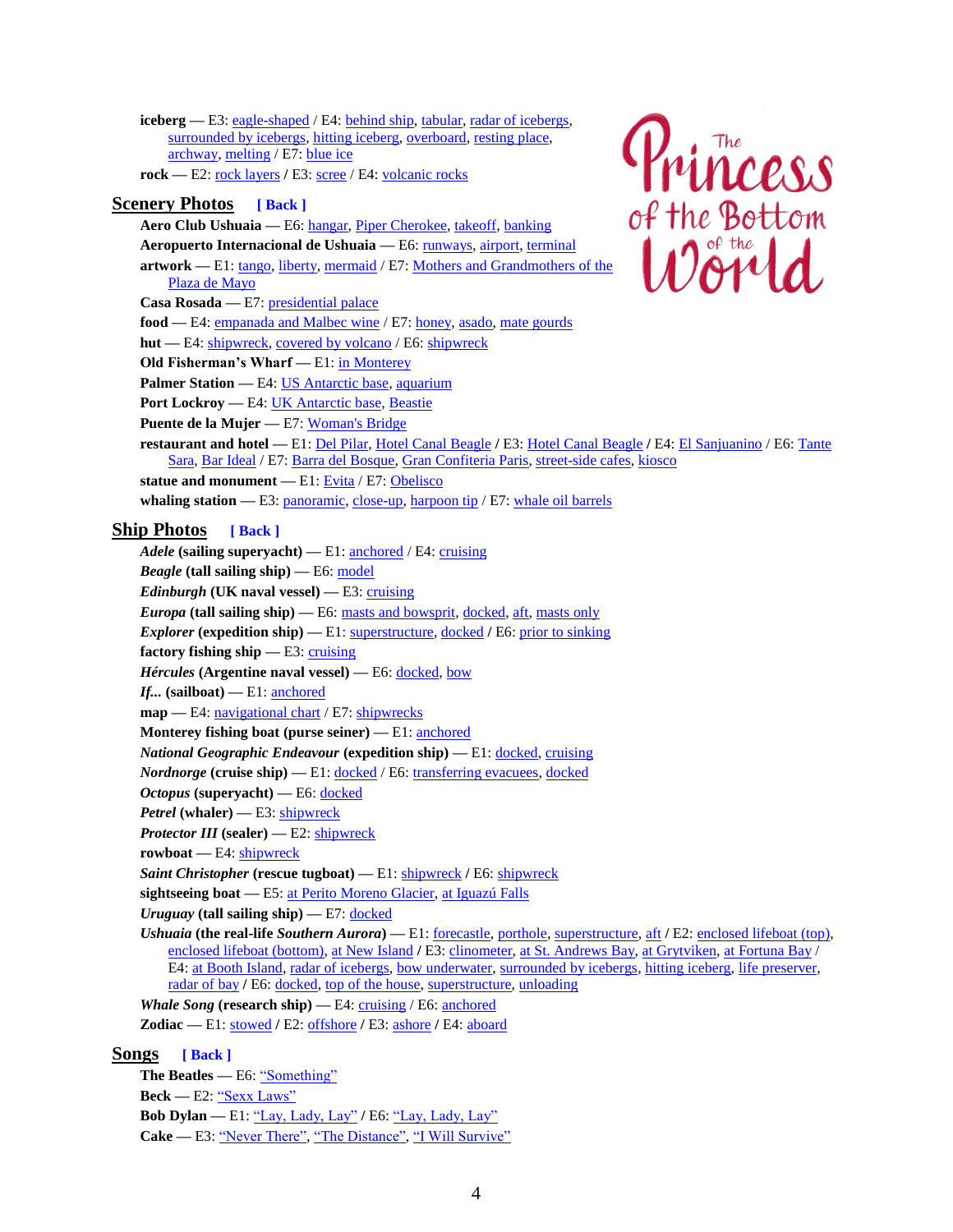<span id="page-4-0"></span>**Depeche Mode** — E3[: "Never Let Me down Again"](https://www.dslinehan.com/princess/princess-episode-3/music.php) / E4[: "Personal Jesus", "Enjoy the Silence"](https://www.dslinehan.com/princess/princess-episode-4/music.php) **Erasure —** E4[: "A Little Respect"](https://www.dslinehan.com/princess/princess-episode-4/music.php) **John Lennon** — E5[: "Beautiful Boy \(Darling Boy\)"](https://www.dslinehan.com/princess/princess-episode-5/music.php) **Madonna —** E7: ["Don't cry for me, Argentina"](https://www.dslinehan.com/princess/princess-episode-7/music.php) **Modern English —** E1[: "I Melt with You"](https://www.dslinehan.com/princess/princess-episode-1/music.php) **/** E6[: "I Melt with You"](https://www.dslinehan.com/princess/princess-episode-6/music.php) **Pink Floyd —** E6[: "The Fletcher Memorial Home", "Not Now John"](https://www.dslinehan.com/princess/princess-episode-6/music.php) **/** E7: ["Free Four"](https://www.dslinehan.com/princess/princess-episode-7/music.php) **REM** — E2: ["Losing My Religion", "Orange Crush"](https://www.dslinehan.com/princess/princess-episode-2/music.php) **Seal —** E2[: "Crazy"](https://www.dslinehan.com/princess/princess-episode-2/music.php) **U2 —** E1[: "Mysterious Ways"](https://www.dslinehan.com/princess/princess-episode-1/music.php)

## <span id="page-4-1"></span>**Videos (historical video footage listed in order of appearance) [\[ Back \]](#page-0-0)**

**―A View of Ushuaia, Argentina, from a Small Airplane‖ —** E1: [watch](https://www.dslinehan.com/princess/princess-episode-1/videos.php/#e1-ushuaia-airplane) **―Helicopter Landing on a Mountaintop in Ushuaia, Argentina‖ —** E1: [watch](https://www.dslinehan.com/princess/princess-episode-1/videos.php/#e1-ushuaia-helicopter) **―Panoramic View of Puerto Ushuaia, Argentina, from a Sailboat Dock‖ —** E1: [watch](https://www.dslinehan.com/princess/princess-episode-1/videos.php/#e1-ushuaia-port) **―Fully Enclosed, Motorized Lifeboat Aboard M/V Ushuaia‖ —** E2: [watch](https://www.dslinehan.com/princess/princess-episode-2/videos.php/#e2-porthole-lifeboat) **―Lovable Pair of Black-browed Albatrosses‖ —** E2: [watch](https://www.dslinehan.com/princess/princess-episode-2/videos.php/#e2-albatross-pair) "Enormous Colony of Black-browed Albatrosses at Steeple Jason" - E2[: watch](https://www.dslinehan.com/princess/princess-episode-2/videos.php/#e2-albatross-colony) **―Panoramic View of Steeple Jason in Falkland Islands‖ —** E2[: watch](https://www.dslinehan.com/princess/princess-episode-2/videos.php/#e2-steeple-jason) **―Gang of Striated Caracaras Gathering on Hillside‖ —** E2[: watch](https://www.dslinehan.com/princess/princess-episode-2/videos.php/#e2-striated-caracaras) **―Gentoo Penguin Colony at Steeple Jason, Falkland Islands‖ —** E2: [watch](https://www.dslinehan.com/princess/princess-episode-2/videos.php/#e2-gentoo-colony) **"Adorable Fur Seal Pups at Prion Island, South Georgia" — E3[: watch](https://www.dslinehan.com/princess/princess-episode-3/videos.php/#e3-fur-seals) ―Courtship Dance of Wandering Albatrosses‖ —** E3: [watch](https://www.dslinehan.com/princess/princess-episode-3/videos.php/#e3-wandering-albatrosses) **"Climbing on the Heaney Glacier at St. Andrews Bay, South Georgia" — E3[: watch](https://www.dslinehan.com/princess/princess-episode-3/videos.php/#e3-glacier-melting)** "Adélie Penguin Builds a Nest in the South Orkneys" — E3: [watch](https://www.dslinehan.com/princess/princess-episode-3/videos.php/#e3-adelie-rocks) **―Adélie Penguin Colony with Fur Seals and Elephant Seals‖ —** E3: [watch](https://www.dslinehan.com/princess/princess-episode-3/videos.php/#e3-adelie-colony) **"Elephant Seals Practice Fighting for Mates"** — E3: [watch](https://www.dslinehan.com/princess/princess-episode-3/videos.php/#e3-elephant-seals) **"Adélie Penguin Eating Giant Snow Cone" — E4[: watch](https://www.dslinehan.com/princess/princess-episode-4/videos.php/#e4-penguin-snowcone) ―Chinstrap Penguins March Along Penguin Highway at Deception Island‖ —** E4[: watch](https://www.dslinehan.com/princess/princess-episode-4/videos.php/#e4-penguin-highway) **"Inside the Volcanic Caldera at Deception Island"** — E4: [watch](https://www.dslinehan.com/princess/princess-episode-4/videos.php/#e4-deception-island) "Gentoo Penguin Steals Rocks to Make Nest" - E4: [watch](https://www.dslinehan.com/princess/princess-episode-4/videos.php/#e4-penguin-stealing) **"On a Glacier Overlooking Neko Harbour, Antarctica" — E4[: watch](https://www.dslinehan.com/princess/princess-episode-4/videos.php/#e4-neko-harbor) ―Crossing the Drake Passage from Antarctica to Ushuaia‖ —** E4: [watch](https://www.dslinehan.com/princess/princess-episode-4/videos.php/#e4-drake-passage) **―Perito Moreno Glacier in El Calafate, Argentina‖ —** E5[: watch](https://www.dslinehan.com/princess/princess-episode-5/videos.php/#e5-perito-moreno) **―Iguazú Falls in Argentina‖ —** E5: [watch](https://www.dslinehan.com/princess/princess-episode-5/videos.php/#e5-iguazu-falls) **―Jungle Butterflies of Iguazú, Argentina‖ —** E5: [watch](https://www.dslinehan.com/princess/princess-episode-5/videos.php/#e5-jungle-butterflies) **―Caterpillar Rolling Swarm in the Jungle of Iguazú, Argentina‖ —** E5: [watch](https://www.dslinehan.com/princess/princess-episode-5/videos.php/#e5-rolling-swarm) **―Ships of All Sizes at Puerto Ushuaia, Argentina‖ —** E6[: watch](https://www.dslinehan.com/princess/princess-episode-6/videos.php/#e6-ships-ushuaia) **―Sightseeing Flight Around Ushuaia, Argentina‖ —** E6[: watch](https://www.dslinehan.com/princess/princess-episode-6/videos.php/#e6-sightseeing-flight) **―Mountain Trekking up the Vinciguerra Glacier, Argentina‖ —** E6[: watch](https://www.dslinehan.com/princess/princess-episode-6/videos.php/#e6-vinciguerra-glacier) **―Puerto Madero's Promenade and Woman's Bridge‖ —** E7: [watch](https://www.dslinehan.com/princess/princess-episode-7/videos.php/#e7-puerto-madero) **―The Deadly Storm Disaster in La Plata, Argentina‖ —** E7[: watch](https://www.dslinehan.com/princess/princess-episode-7/videos.php/#e7-tormenta-argentina) **"El Ateneo in Buenos Aires is a World's Best Bookstore" — E7: [watch](https://www.dslinehan.com/princess/princess-episode-7/videos.php/#e7-el-ateneo)** 

# **Book Links [\[ Back \]](#page-0-0)**

**Author website**: [www.dslinehan.com](https://www.dslinehan.com/) **Book video trailer**: [youtu.be/w3TYh6IG5dY](https://youtu.be/w3TYh6IG5dY) **Get the series**: [www.smashwords.com/books/view/988659?ref=DSLinehan](https://www.smashwords.com/books/view/988659?ref=DSLinehan)